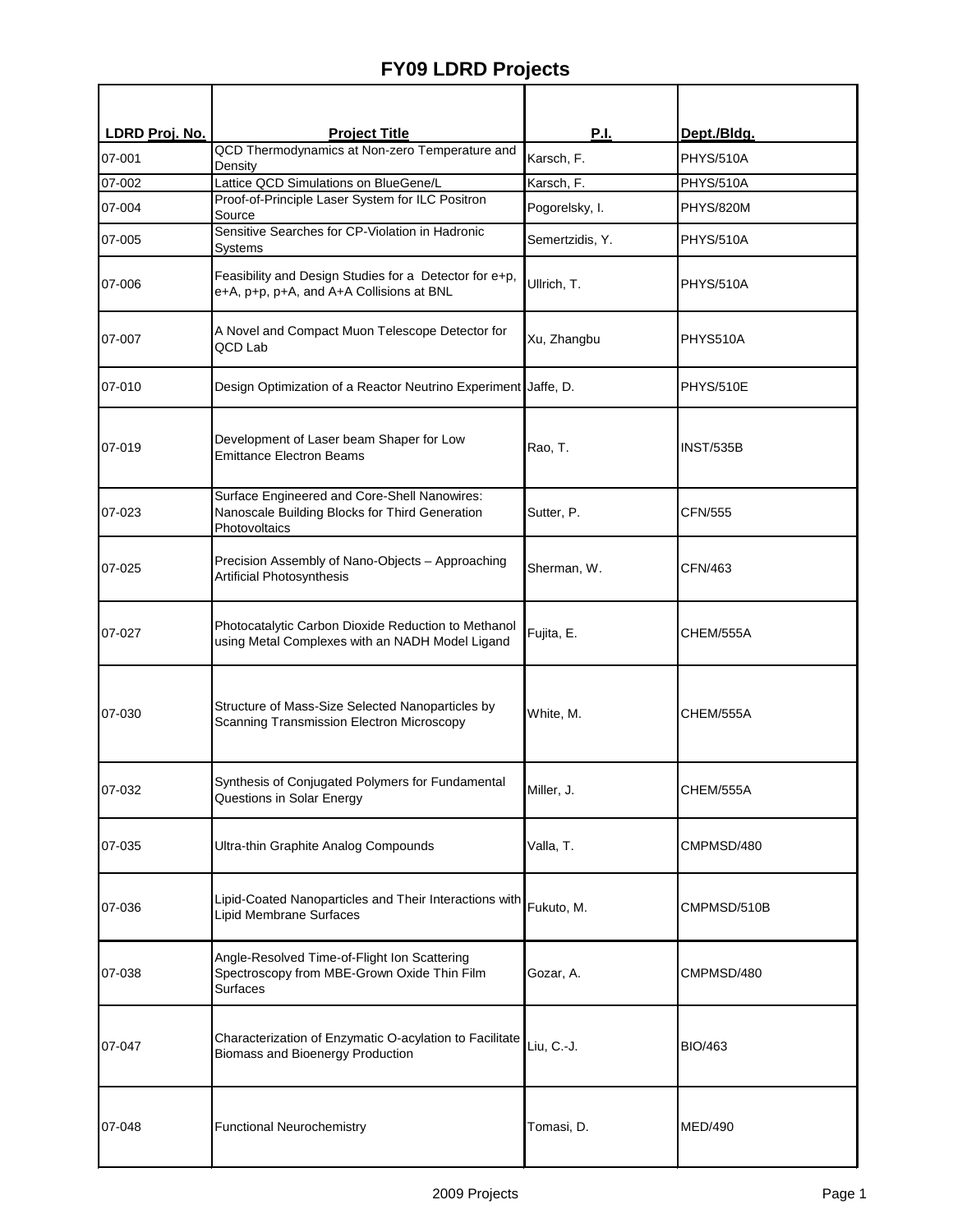## **FY09 LDRD Projects**

| LDRD Proj. No. | <b>Project Title</b>                                                                                                                                                         | <b>P.I.</b>                         | Dept./Bldg.          |
|----------------|------------------------------------------------------------------------------------------------------------------------------------------------------------------------------|-------------------------------------|----------------------|
| 07-054         | Miniaturized RF Coil Arrays for MicroMRI                                                                                                                                     | Smith, D.                           | MED/490              |
| 07-059         | A Non-Fermentation Route to Convert Biomass to<br><b>Bioalcohols</b>                                                                                                         | Mahajan, D.                         | ES&T/815             |
| 07-062         | Fate and Reactivity of Carbon Nanoparticles (CNPs)<br><b>Exposed to Aqueous Environmental Conditions</b>                                                                     | Panessa-Warren, B.                  | <b>ES&amp;T/475C</b> |
| 07-073         | Development of Room-temperature CdMnTe Gamma-<br>ray Detectors                                                                                                               | Cui, Y.                             | <b>NNS/535B</b>      |
| 07-075         | Developing a New Framework for Investigating Earth's<br>Climate and Climate Change                                                                                           | Liu, Y.                             | <b>ESD/815E</b>      |
| 07-080         | A Novel Approach for Efficient Biofuel Generation                                                                                                                            | Chidambaram, D.                     | ESD/490A             |
| 07-084         | Investigations of Hygroscopic Growth and Phase<br>Transitions of Atmospheric Particles by Noncontact<br>Atomic Force Microscopy                                              | Schwartz, S.                        | <b>ESD/815E</b>      |
| 07-089         | Chemical Imaging of Living Cells in Real Time                                                                                                                                | Miller, L.                          | NSLS/725D            |
| 07-090         | Coherent Bragg Rod Analysis of High-Tc<br><b>Superconducting Epitaxial Films</b>                                                                                             | Pindak, R.                          | NSLS/725D            |
| 07-091         | Development of a Planar Device Technology for<br>Hyperpure Germanium X-ray Detectors.                                                                                        | Siddons, D.P.                       | NSLS/725D            |
| 07-096         | Study of Epigenetic Mechanisms in a Model of<br>Depression                                                                                                                   | Henn, F.                            | <b>MED/490</b>       |
| 07-097         | Polarized Electron SRF Gun                                                                                                                                                   | Ben-Zvi, I.                         | CAD/911B             |
| 07-101         | High End Scientific Computing (BlueGene)                                                                                                                                     | Davenport, J.                       | CSC/463B             |
| 08-001         | How Does Color Flow in a Large Nucleus: Exploring<br>the Chromo-Dynamics of QCD through Diffractive and<br>Jet Measurements at eRHIC                                         | Venugopalan, R.                     | <b>PHYS/510A</b>     |
| 08-002         | Strongly Correlated Systems: From Graphene to<br>Quark-Gluon Plasma                                                                                                          | Kharzeev, D. & Tsvelik, A. PHYS/CMP |                      |
| 08-004         | Getting to Know Your Constituents: Studies of<br>Partonic Matter at the EIC                                                                                                  | Vogelsang, W.                       | <b>PHYS/510A</b>     |
| 08-005         | Development of the Deuteron EDM Proposal                                                                                                                                     | Semertzidis, Y.                     | <b>PHYS/510A</b>     |
| 08-008         | Development of a Small Gap Magnets and Vacuum<br>Chamber for eRHIC                                                                                                           | Litvinenko, V.                      | C-AD/817             |
| 08-022         | Novel Methods for Microcrystal Structure<br>Determination at NSLS and NSLS-II                                                                                                | Orville, A. M.                      | <b>BIO/463</b>       |
| 08-025         | Combined PET/MRI Multimodality Imaging Probe                                                                                                                                 | Schlyer, D.                         | Med/490              |
| 08-028         | Genomic DNA Methylation: The Epigenetic Response<br>of Arabidopsis Thaliana Genome to Long-term<br>Elevated Atmospheric Temperature and CO <sub>2</sub> in Global<br>Warming | Liu, Q.                             | MED/490 & BIO/463    |
| 08-034         | Fabry-Perot Interferometer & Hard X-ray<br>Photoemission                                                                                                                     | Vescovo, E.                         | <b>NSLS/725D</b>     |
|                |                                                                                                                                                                              |                                     |                      |